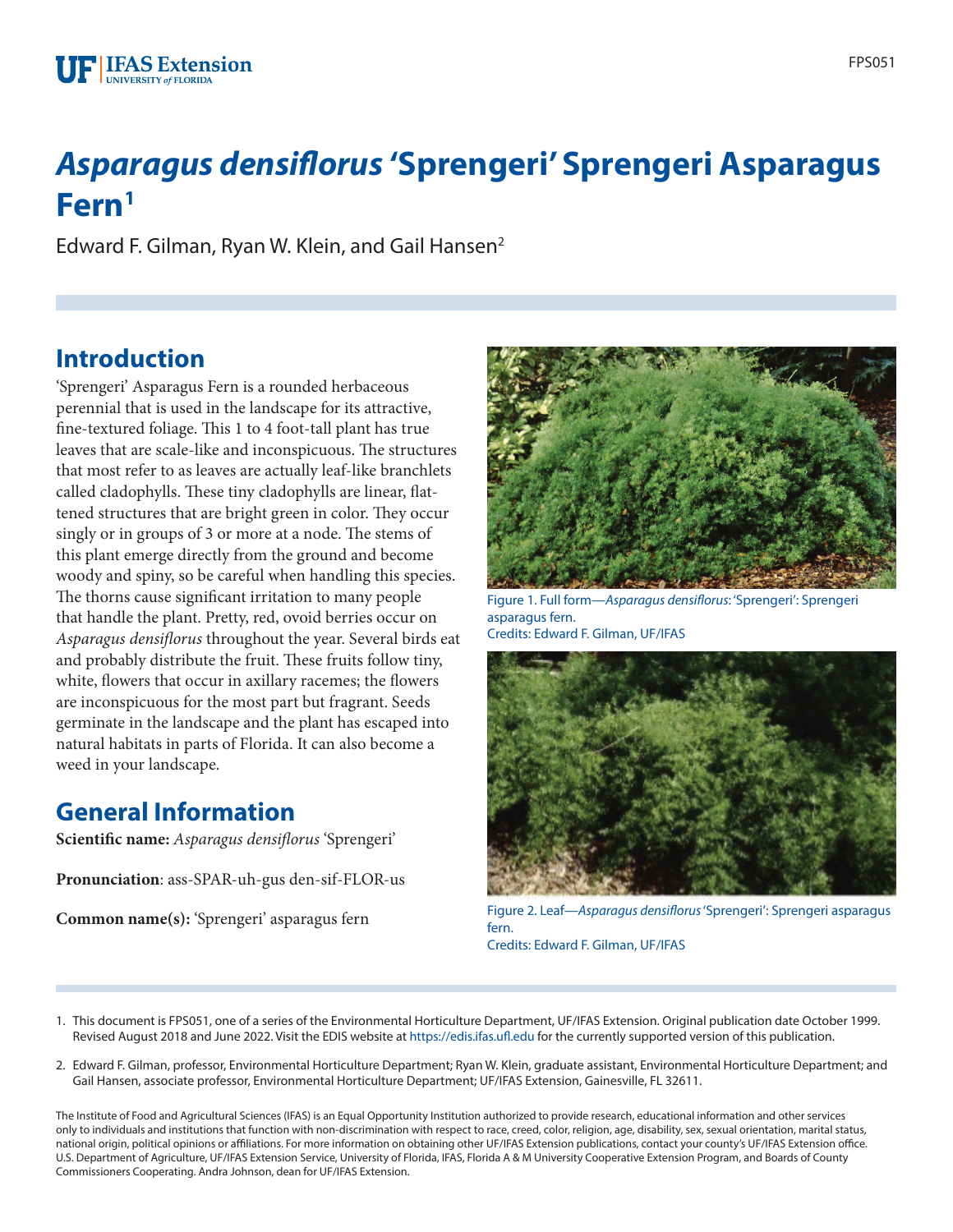**Family:** *Liliaceae*

**Plant type:** herbaceous; perennial

#### **USDA hardiness zones:** 9B through 11 (Figure 3)



Figure 3. Shaded area represents potential planting range.

**Planting month for zone 7:** year round

**Planting month for zone 8:** year round

**Planting month for zone 9**: year round

**Planting month for zone 10 and 11:** year round

**Origin:** not native to North America

**Invasive potential:** [Caution in all zones](https://assessment.ifas.ufl.edu/assessments/asparagus-aethiopicus/), Cat 1 Florida Invasive Plant Council (formerly FLEPPC)

**Uses:** mass planting; container or above-ground planter; groundcover; border; cascading down a wall; suitable for growing indoors

**Availability:** generally available in many areas within its hardiness range

# **Description**

**Height:** 1 to 2 feet

**Spread:** 3 to 4 feet

**Plant habit:** spreading; round

**Plant density:** moderate

**Growth rate:** fast

**Texture:** fine

#### **Foliage**

**Leaf arrangement:** alternate

**Leaf type:** simple

**Leaf margin:** entire

**Leaf shape:** linear

**Leaf venation**: none, or difficult to see

**Leaf type and persistence:** evergreen

**Leaf blade length:** less than 2 inches

**Leaf color:** green

**Fall color:** no fall color change

**Fall characteristic:** not showy

#### **Flower**

**Flower color:** white

**Flower characteristic:** flowers periodically throughout the year

#### **Fruit**

**Fruit shape:** oval

**Fruit length:** less than 1/2 inch

**Fruit cover:** fleshy

**Fruit color:** red

**Fruit characteristic**: attracts birds

## **Trunk and Branches**

**Trunk/bark/branches:** typically multi-trunked or clumping stems

**Current year stem/twig color:** not applicable

**Current year stem/twig thickness:** not applicable

### **Culture**

**Light requirement**: plant grows in part shade/part sun; plant grows in the shade

**Soil tolerances:** occasionally wet; slightly alkaline; clay; sand; acidic; loam